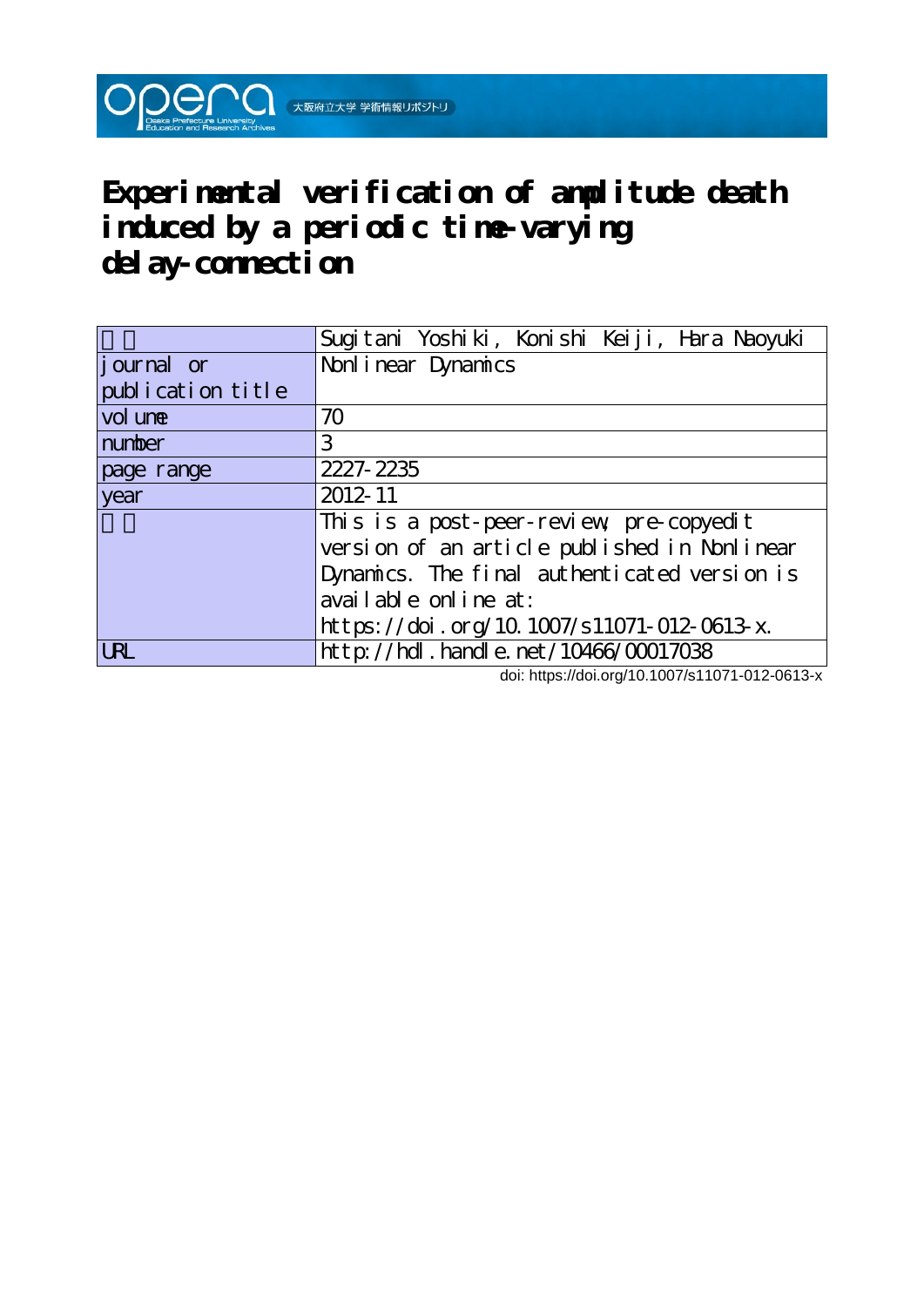# **Experimental verification of amplitude death induced by a periodic time-varying delay-connection**

**Yoshiki Sugitani** ´ **Keiji Konishi** ´ **Naoyuki Hara**

Received: date / Accepted: date

**Abstract** The present paper provides an experimental verification of amplitude death induced by a periodic time-varying delay-connection in a pair of double-scroll chaotic circuits. The connection is experimentally confirmed to enlarge the death region in a connection-parameter space, as compared with a well-known time-invariant delayconnection. The region observed in our circuit experiments agrees well with the analytical results.

**Keywords** amplitude death *·* time-varying delay *·* delayed feedback control *·* chaotic circuits

## **1 Introduction**

Amplitude death, an interaction induced stabilization of coupled oscillators, is of considerable concern in the field of nonlinear science [1–3]. This phenomenon can occur in *non-identical* oscillators coupled by a diffusive-connection. However, it is analytically guaranteed that amplitude death never occurs in diffusively coupled *identical* oscillators [3–6]. Reddy *et al*. reported that a transmission delay in connections can induce amplitude death even in diffusively coupled *identical* oscillators [7]. This report has stimulated interest in research on amplitude death. The time-delay-induced amplitude death and other connection-induced amplitude death have been investigated analytically and experimentally for more than ten years [8–18].

If an oscillatory behavior in coupled nonlinear systems is undesirable, amplitude death is found to be a useful phenomenon for the suppression of oscillatory behavior. However, it should be noted that amplitude death is not induced by diffusive *long*-delay connections, which indicates that amplitude death cannot be used for the situation in which each nonlinear system is located far from the other systems or the situation in which nonlinear systems have high-frequency oscillations. In other words, for such situations, amplitude death cannot be used to suppress undesirable oscillations. It was

Y. Sugitani, K. Konishi, N. Hara

Department of Electrical and Information Systems, Osaka Prefecture University

<sup>1–1</sup> Gakuen-cho, Naka-ku, Sakai Osaka 599-8531, Japan

E-mail: konishi@eis.osakafu-u.ac.jp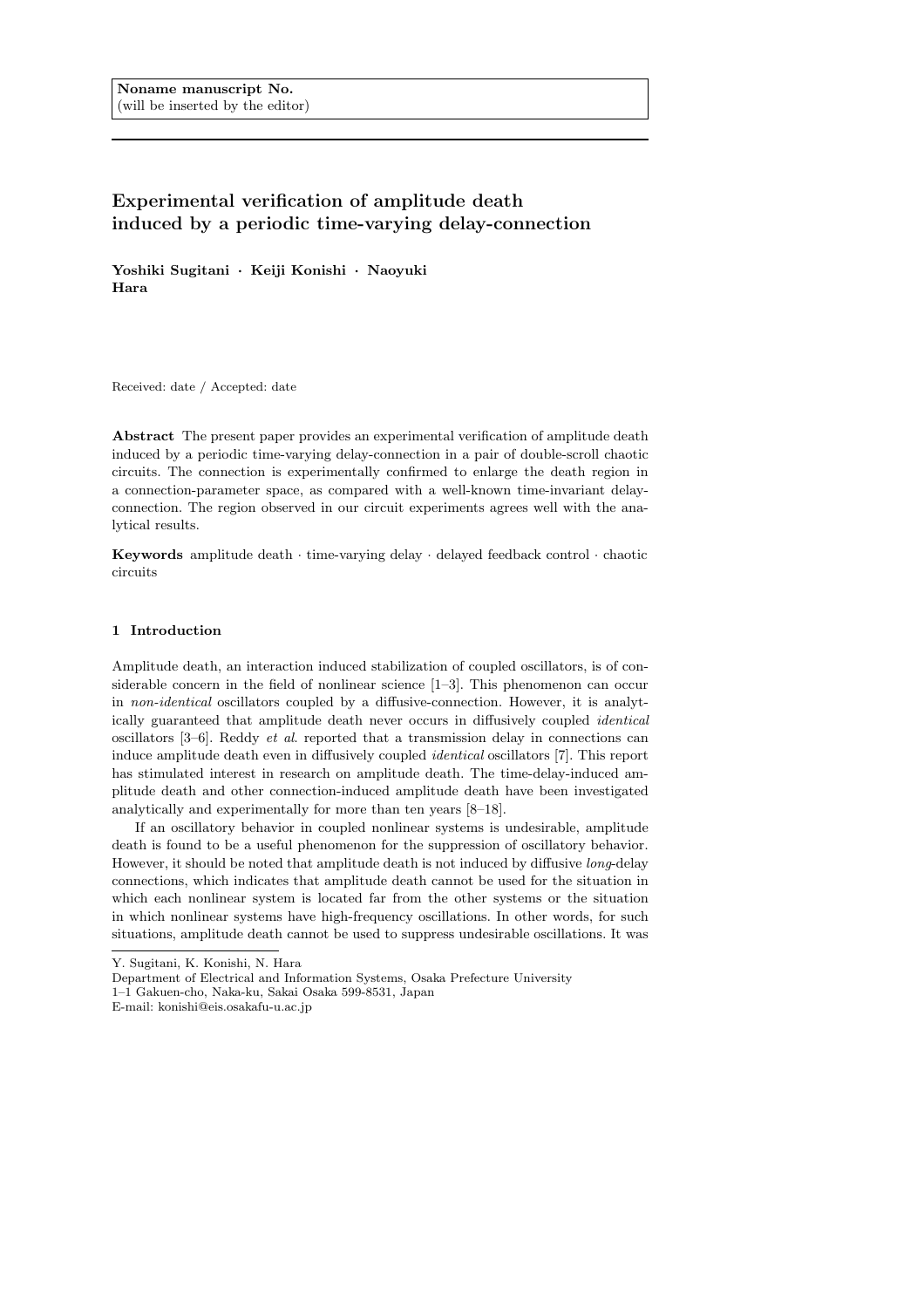

**Fig. 1** Block diagram of oscillators (1) coupled by connections (2).

reported that the following two types of connections can solve this problem: distributed long-delay connections [19] and multiple long-delay connections [20]. Unfortunately, we found that it would not be easy to realize the distributed delay connections in engineering situations<sup>1</sup> and that the cost of multiple delay connections would be higher.

Recently, our previous report indicated that a periodic time-varying delay-connection can induce amplitude death even with a long-delay connection [21]. This connection can be easily realized and its realization would not be costly. As such, this connection is a strong candidate for death induction. The report analytically investigated the stability of amplitude death in a pair of two-dimensional prototype limit-cycle oscillators and provided a systematic procedure to design connection parameters. To the best of our knowledge, however, there has been no experimental verification of such analytical results.

The present paper provides an experimental verification of amplitude death induced by the periodic time-varying delay-connection in a pair of well-known doublescroll chaotic circuits. The chaotic circuits are implemented by popular-priced circuit devices, and the time-varying delay connections are mainly realized by peripheral interface controllers (PICs). It is experimentally confirmed that the time-varying delayconnection enlarges the death region in a connection-parameter space, as compared with the time-invariant delay-connection. Furthermore, we show that the region observed in our circuit experiments agrees well with the analytical results.

# **2 Oscillators coupled by time-varying connection**

Our previous study considered only the two-dimensional prototype limit cycle oscillators [21]. In contrast, the present paper deals with *m*-dimensional nonlinear oscillators (see Fig. 1),

$$
\dot{\boldsymbol{x}}^{(1,2)} = \boldsymbol{F}\left(\boldsymbol{x}^{(1,2)}\right) + \boldsymbol{b}u^{(1,2)},
$$
\n
$$
y^{(1,2)} = \boldsymbol{c}\boldsymbol{x}^{(1,2)},
$$
\n(1)

where  $\mathbf{x}^{(1,2)} \in \mathbf{R}^m$  are the state variables and  $u^{(1,2)} \in \mathbf{R}$  are the connection signals. *y*<sup>(1,2)</sup> ∈ **R** are the output signals.  $b \in \mathbb{R}^m$  and  $c \in \mathbb{R}^{1 \times m}$  are the input and output vectors, respectively. There is assumed to exist at least one fixed point,  $\bar{x}$  :  $F(\bar{x}) = 0$ , in each oscillator without coupling (i.e.,  $u^{(1,2)} \equiv 0$ ). The time-varying delay-connections are described by

$$
u^{(1,2)} = \varepsilon \left\{ y_{\tau(t)}^{(2,1)} - y^{(1,2)} \right\}.
$$
 (2)

 $^{\rm 1}$  This is because the distributed delay connection requires an integral calculation in real time.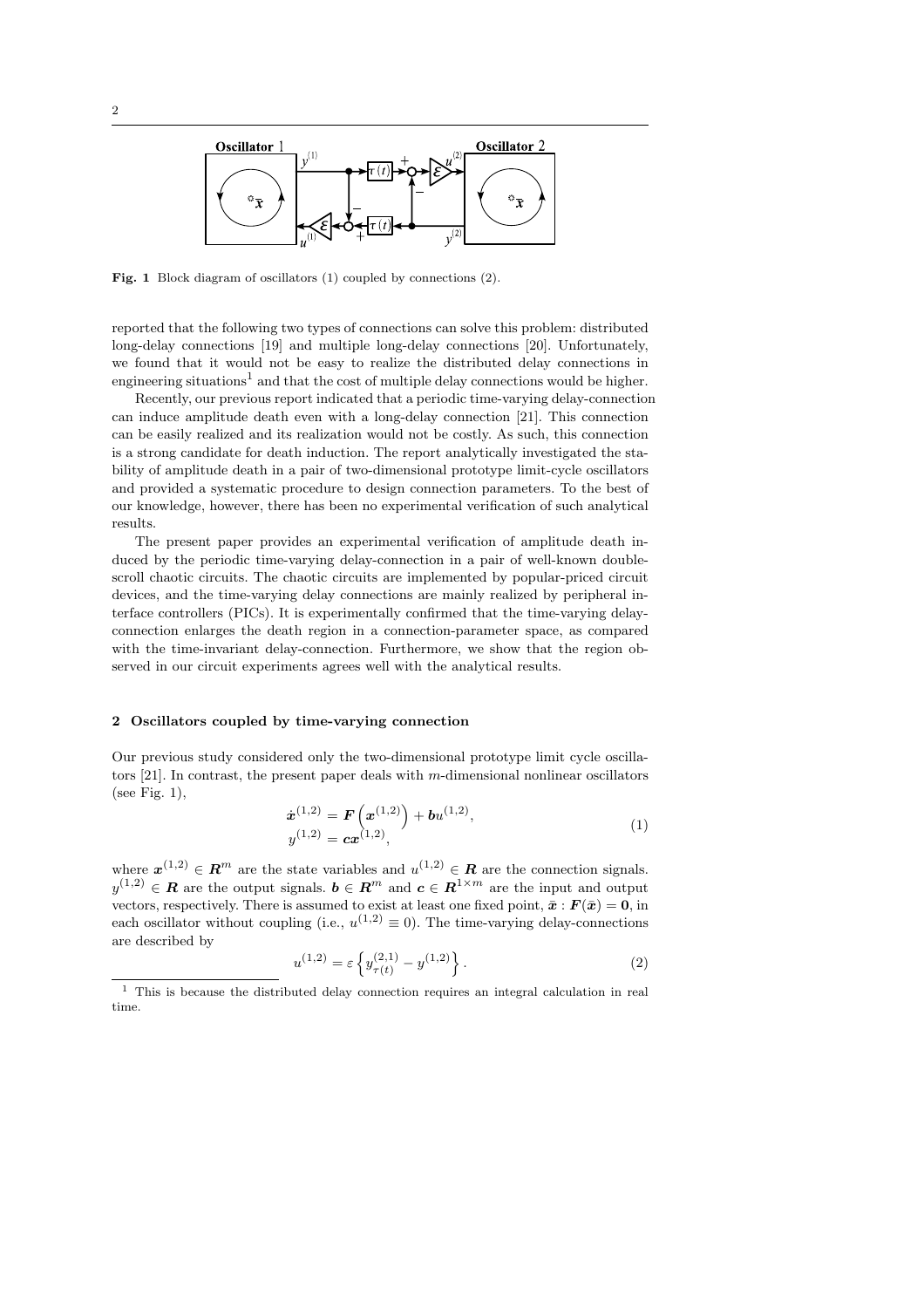

**Fig.** 2 Time-varying delay  $\tau(t)$ : periodic sawtooth type function (4).

The connection signals are proportional to the difference between the current  $y^{(1,2)}$ and past  $y_{\tau(t)}^{(2,1)}$  $\tau(t) := y^{(2,1)}(t - \tau(t))$  output signals. The proportional constant  $\varepsilon \geq 0$ denotes the coupling strength. The time delay  $\tau(t) \geq 0$  is varied periodically around a nominal delay  $\tau_0 > 0$  with amplitude  $\delta \in [0, \tau_0]$ , as illustrated in Fig. 2,

$$
\tau(t) := \tau_0 + \delta f(\Omega t). \tag{3}
$$

Here,  $\Omega > 0$  is the frequency of variation, and  $f(x)$  is the periodic sawtooth type function,

$$
f(x) := \begin{cases} +\frac{2}{\pi} \left( x - \frac{\pi}{2} - 2n\pi \right) & \text{if } x \in [2n\pi, (2n+1)\pi), \\ -\frac{2}{\pi} \left( x - \frac{3\pi}{2} - 2n\pi \right) & \text{if } x \in [(2n+1)\pi, 2(n+1)\pi), \end{cases}
$$
(4)

for  $n = 0, 1, \ldots$  The reasons the present paper employs this function are as follows: it can be easily implemented in practical situations; the stability analysis is simplified by using the function.

The homogeneous steady state of oscillators (1) with connections (2) is  $\left[\boldsymbol{x}^{(1)^T} \ \boldsymbol{x}^{(2)^T}\right]^T =$  $\left[\bar{x}^T \bar{x}^T\right]^T$ . Next, oscillators (1) with connections (2) are linearized around the homogeneous state,

$$
\Delta \dot{x}^{(1,2)} = A \Delta x^{(1,2)} + \varepsilon bc \left\{ \Delta x_{\tau(t)}^{(2,1)} - \Delta x^{(1,2)} \right\},\tag{5}
$$

where  $\Delta x^{(1,2)} := x^{(1,2)} - \bar{x}, \Delta x^{(2,1)}_{\tau(t)}$  $\tau(t) := \Delta x^{(2,1)}(t - \tau(t)),$  and  $\boldsymbol{A} := \{ \partial \boldsymbol{F}(\boldsymbol{x}) / \partial \boldsymbol{x} \}_{\boldsymbol{x} = \bar{\boldsymbol{x}}}.$ Time-varying linear systems (5) can be rewritten as

$$
\dot{\mathbf{x}}(t) = \mathbf{A}\mathbf{x}(t) + \mathbf{B}\mathbf{x}(t - \tau(t)),\tag{6}
$$

where

$$
\mathbf{x}(t) := \begin{bmatrix} \Delta \mathbf{x}^{(1)} \\ \Delta \mathbf{x}^{(2)} \end{bmatrix}, \ \mathbf{A} := \begin{bmatrix} \mathbf{A} - \varepsilon \mathbf{b} \mathbf{c} & \mathbf{0} \\ \mathbf{0} & \mathbf{A} - \varepsilon \mathbf{b} \mathbf{c} \end{bmatrix}, \ \mathbf{B} := \begin{bmatrix} \mathbf{0} & \varepsilon \mathbf{b} \mathbf{c} \\ \varepsilon \mathbf{b} \mathbf{c} & \mathbf{0} \end{bmatrix}.
$$

From [22], it is obvious that if a time-invariant comparison system,

$$
\dot{\mathbf{x}}(t) = \mathbf{A}\mathbf{x}(t) + \frac{1}{2\delta} \mathbf{B} \int_{t-\tau_0-\delta}^{t-\tau_0+\delta} \mathbf{x}(s) \mathrm{d}s,\tag{7}
$$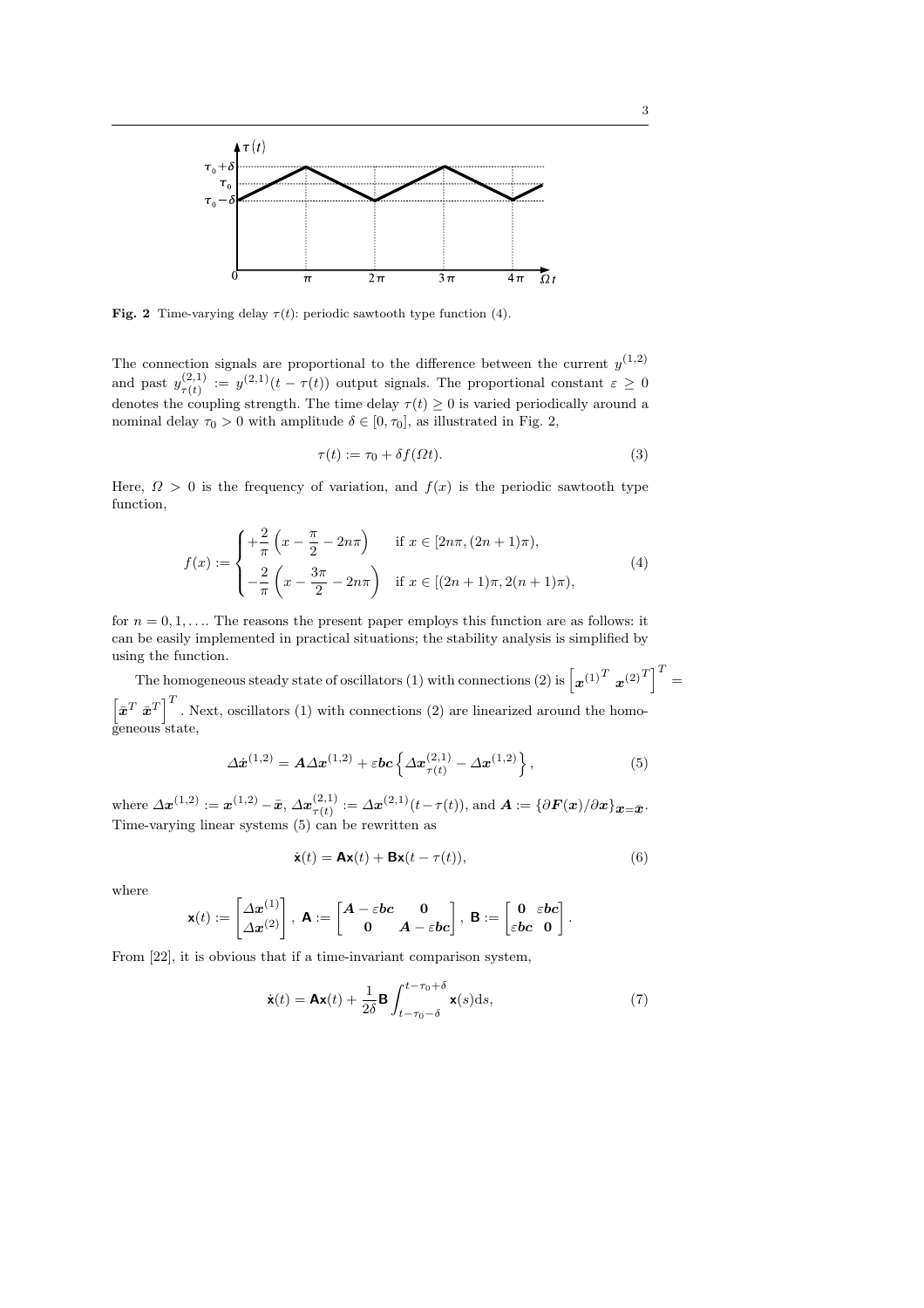

Fig. 3 Circuit diagrams of double-scroll chaotic circuits coupled by time-varying connections.

is asymptotically stable, then time-varying linear system (6) with sufficiently large  $\Omega \gg 0$  is stable. According to [22], the characteristic equation of system (7) is given by

$$
g(\lambda) := \det \left[ \lambda \mathbf{I} - \mathbf{A} - \mathbf{B} e^{-\lambda \tau_0} H(\lambda \delta) \right] = 0,
$$
\n(8)

where

$$
H(x) := \begin{cases} (\sinh x)/x & \text{if } x \neq 0 \\ 1 & \text{if } x = 0 \end{cases}
$$

is often called the sinc function [23]. Here, it is easy to confirm from Eq. (8) that the odd number property holds. Namely, time-varying delay-connection (2) never stabilizes the steady state for any  $\varepsilon \geq 0$  and  $\tau(t) \geq 0$  if **A** has an odd number of real positive eigenvalues.

# **3 Coupled double-scroll chaotic circuits**

(1*,*2)

## 3.1 Circuit equations

Let us consider two double-scroll chaotic circuits [24] illustrated in Fig. 3,

$$
\begin{cases}\nC_1 \frac{dv_1^{(1,2)}}{dt} = \frac{1}{R} \left( v_2^{(1,2)} - v_1^{(1,2)} \right) - h \left( v_1^{(1,2)} \right) \\
C_2 \frac{dv_2^{(1,2)}}{dt} = \frac{1}{R} \left( v_1^{(1,2)} - v_2^{(1,2)} \right) + i_L^{(1,2)} + i_u^{(1,2)} . \\
L \frac{di_L^{(1,2)}}{dt} = -v_2^{(1,2)}\n\end{cases} \tag{9}
$$

Here,  $v_1^{(1,2)}$  [V],  $v_2^{(1,2)}$  [V], and  $i_L^{(1,2)}$  $L^{(1,2)}$  [A] are the voltages across  $C_1$  [F],  $C_2$  [F], and the current through *L* [H], respectively. The currents through the nonlinear resistors,  $h(v_1^{(1,2)}$  $\big)$  [A], are given by

$$
h(v) := m_0 v + \frac{1}{2}(m_1 - m_0) |v + B_{\rm p}| + \frac{1}{2}(m_0 - m_1) |v - B_{\rm p}|.
$$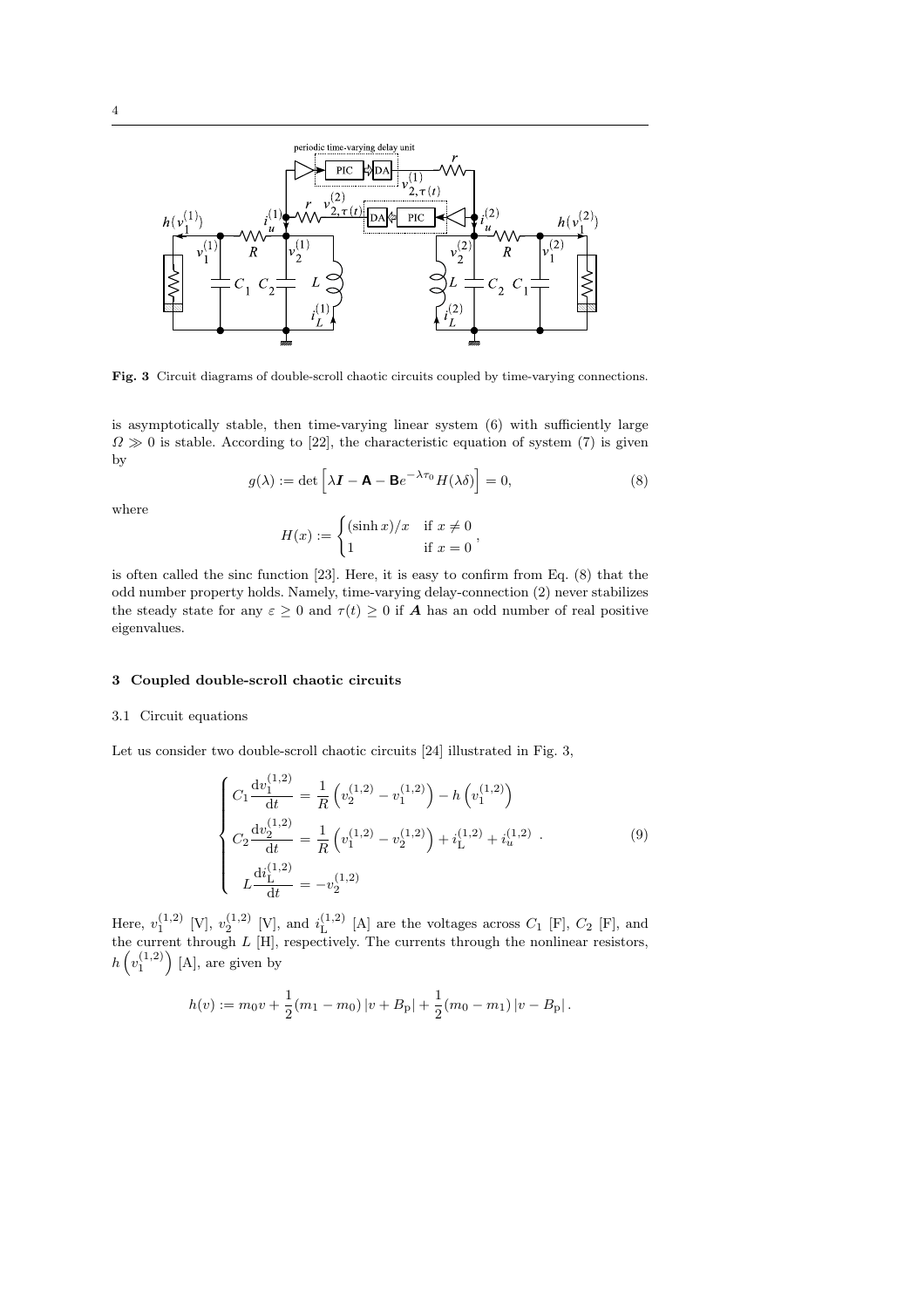The currents through the connection resistors *r*,

$$
i_u^{(1,2)} = \frac{1}{r} \left( v_{2,\tau(t)}^{(2,1)} - v_2^{(1,2)} \right),\tag{10}
$$

flow into  $C_2$ , where  $v_{2\tau(t)}^{(2,1)}$  $v_{2,\tau(t)}^{(2,1)} := v_2^{(2,1)}(t - \tau(t))$  are the delayed voltages.

Double-scroll circuits  $(9)$  can be transformed into dimensionless form  $(1)$  with

$$
\boldsymbol{F}(\boldsymbol{x}) := \begin{bmatrix} \eta \{x_2 - x_1 - g(x_1)\} \\ x_1 - x_2 + x_3 \\ -\gamma x_2 \end{bmatrix}, \ \boldsymbol{b} = \begin{bmatrix} 0 \\ 1 \\ 0 \end{bmatrix}, \ \boldsymbol{c} = \begin{bmatrix} 0 \\ 1 \\ 0 \end{bmatrix}^T, \tag{11}
$$

where

$$
x_1 := \frac{v_1}{B_{\rm p}}, \ x_2 := \frac{v_2}{B_{\rm p}}, \ x_3 := \frac{i_L R}{B_{\rm p}}, \ \eta := \frac{C_2}{C_1}, \ \gamma := \frac{R^2 C_2}{L},
$$
  

$$
a := m_1 R, \ b := m_0 R,
$$
  

$$
g(x) := bx + \frac{1}{2}(b - a) \{|x - 1| - |x + 1|\}.
$$

Note that the dimensionless time  $t/(RC_2)$  is used in form (1) instead of the real time *t*. Each isolated oscillator (i.e.,  $u^{(1,2)} \equiv 0$ ) has three fixed points:  $\bar{x}_{\pm} := \left[ \pm p \; 0 \mp p \right]^T$ and  $\bar{x}_0 := 0$ , where  $p := (b - a)/(b + 1)$ .

# 3.2 Stability analysis

In order to simplify the discussion below, the present paper focuses on the stabilization of  $\bar{x}_{+}$ <sup>2</sup>. The dynamics of oscillators (1) coupled by connections (2) around  $\bar{x}_{+}$  is described by Eq. (6), where

$$
\mathbf{A} = \begin{bmatrix} -\eta(b+1) & \eta & 0 \\ 1 & -1 & 1 \\ 0 & -\gamma & 0 \end{bmatrix}, \ \varepsilon = \frac{R}{r}.
$$

Equation (8) can be described by  $g(\lambda) = g_1(\lambda)g_2(\lambda)$ , where the quasi-polynomial functions  $g_{1,2}(\lambda)$  are denoted by

$$
g_1(\lambda) := (\lambda + \bar{\eta}) \left\{ \lambda^2 + \lambda + \gamma + \varepsilon \lambda \left( 1 + H(\lambda \delta) e^{-\lambda \tau_0} \right) \right\} - \lambda \eta,
$$
  
\n
$$
g_2(\lambda) := (\lambda + \bar{\eta}) \left\{ \lambda^2 + \lambda + \gamma + \varepsilon \lambda \left( 1 - H(\lambda \delta) e^{-\lambda \tau_0} \right) \right\} - \lambda \eta,
$$
\n(12)

and  $\bar{\eta} := \eta(1+b)$ . The homogeneous steady state  $\left[\bar{\boldsymbol{x}}_+^T \ \bar{\boldsymbol{x}}_+^T\right]$  $\left| \right|^T$  is stable if and only if all of the roots  $\lambda$  for both  $g_1(\lambda) = 0$  and  $g_2(\lambda) = 0$  have negative real parts. Next, let us consider the stability of  $g_1(\lambda) = 0$ . The real and imaginary parts of  $g_1(i\lambda_I) = 0$ ,  $\lambda_I \in \mathbf{R}$ , are given by

$$
\bar{\eta}\lambda_I\Phi(\lambda_I)\varepsilon\sin\lambda_I\tau_0 - \lambda_I^2\Phi(\lambda_I)\varepsilon\cos\lambda_I\tau_0 + \theta_R(\lambda_I) - \lambda_I^2\varepsilon = 0,
$$
  

$$
\lambda_I^2\Phi(\lambda_I)\varepsilon\sin\lambda_I\tau_0 + \bar{\eta}\lambda_I\Phi(\lambda_I)\varepsilon\cos\lambda_I\tau_0 + \theta_I(\lambda_I) + \bar{\eta}\lambda_I\varepsilon = 0,
$$
\n(13)

<sup>&</sup>lt;sup>2</sup> The same results are obtained for  $\bar{x}$ <sub>−</sub>. Since matrix **A** around  $\bar{x}_0$  satisfies the odd number property, we do not have to consider the stabilization of  $\bar{x}_0$ .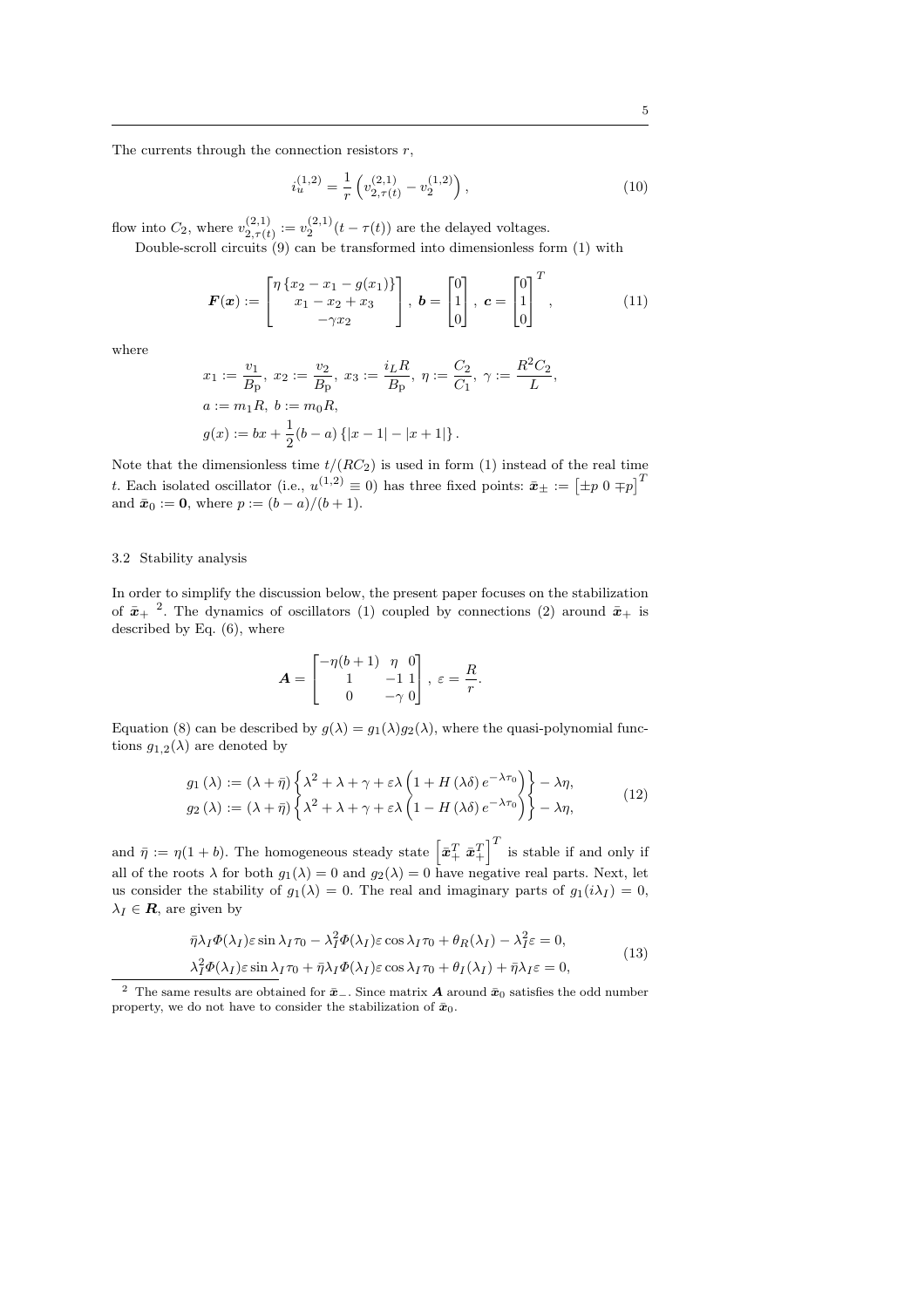where  $\theta_R(\lambda_I) := -\lambda_I^2(\bar{\eta} + 1) + \bar{\eta}\gamma$ ,  $\theta_I(\lambda_I) := \lambda_I(\gamma + \eta b - \lambda_I^2)$  $\big)$ , and

$$
\Phi(\lambda_I) := \begin{cases}\n(\sin \lambda_I \delta) / (\lambda_I \delta) & \text{if } \lambda_I \delta \neq 0, \\
1 & \text{if } \lambda_I \delta = 0.\n\end{cases}
$$
\n(14)

Equation (13) can be transformed into

$$
F(\varepsilon, \lambda_I) := \lambda_I^2 \left( \bar{\eta}^2 + \lambda_I^2 \right) \left\{ 1 - \Phi(\lambda_I)^2 \right\} \varepsilon^2
$$
  
+ 
$$
2\lambda_I \left\{ \bar{\eta} \theta_I(\lambda_I) - \lambda_I \theta_R(\lambda_I) \right\} \varepsilon + \theta_R(\lambda_I)^2 + \theta_I(\lambda_I)^2 = 0, \quad (15)
$$

which describes the relation between  $\varepsilon$  and  $\lambda_I$  and does not depend on  $\tau_0$ . Using Eq. (15), the boundary curves of  $g_1(\lambda) = 0$  are obtained by the procedure proposed in our previous paper [21]. The boundary curves of  $g_2(\lambda) = 0$  are also obtained by the same procedure.

The parameters of dimensionless form (11) are fixed at

$$
\eta = 10, \ \gamma = 18, \ a = -1.36, \ b = -0.74. \tag{16}
$$

The curves and the regions for the time-invariant delay-connection (i.e.,  $\delta = 0$ ) are illustrated in Fig. 4(a). The solutions of  $g_1(i\lambda_I) = 0$  and  $g_2(i\lambda_I) = 0$  are described by the black and red curves, respectively. The thin (bold) curves indicate that a root of  $g_{1,2}(i\lambda_I) = 0$  crosses the imaginary axis from left to right (right to left). There exist two narrow stability regions (i.e., shaded regions) for  $0.3 \leq \tau_0 \leq 1.5$ . Note that the long-delay connection (i.e.,  $\tau_0 \gtrsim 2$ ) never induces death for any  $\varepsilon$ . In contrast, for the time-varying delay-connection with  $\delta = 0.75$ , as shown in Fig. 4(b), there exists no curve in the wide range  $\varepsilon > 0.528$  on the  $\varepsilon-\tau_0$  plane. This result analytically implies that there is no upper limit of  $\tau_0$  in the range. The unstable steady state can be stabilized by the arbitrarily long nominal delay  $\tau_0$  when  $\varepsilon$  is set within the range.

## **4 Circuit experiments**

The two double-scroll chaotic circuits illustrated in Fig. 3 are implemented by popularpriced circuit devices (see Fig.  $5(a)$ ). The nonlinear resistors have the same structure as in [25]. The inductors are realized by general impedance converters consisting of four resistors, one capacitor, and two operational amplifiers [26]. The periodic time-varying delay units (broken-line rectangles in Fig. 3) are implemented by PIC (PIC18F2550) devices and digital-to-analog converters (DAs). The voltages  $v_2^{(1,2)}$  are applied to the PIC devices via the voltage buffers and are imported through their built-in analogdigital converters. The imported data are processed by the software program such that the digitalized signals corresponding to the delayed voltages are exported. The digitalized signals are transformed into the delayed analog voltages  $v_{2,\pi l}^{(1,2)}$  $v_{2,\tau(t)}^{(1,2)} := v_2^{(1,2)}(t \tau(t)$ ) by the DAs using the R/2R resistor network. The detailed circuit structure and its operation are explained in Appendix A.

The parameters of dimensionless form  $(11)$ , i.e., Eq.  $(16)$ , are equivalent to the circuit parameters,

$$
C_1 = 0.1 \times 10^{-6}
$$
 F,  $C_2 = 1.0 \times 10^{-6}$  F,  $L = 180 \times 10^{-3}$  H,  $R = 1,800$   $\Omega$ ,  
\n $B_p = 1.0$  V,  $m_0 = -0.4 \times 10^{-3}$ ,  $m_1 = -0.8 \times 10^{-3}$ ,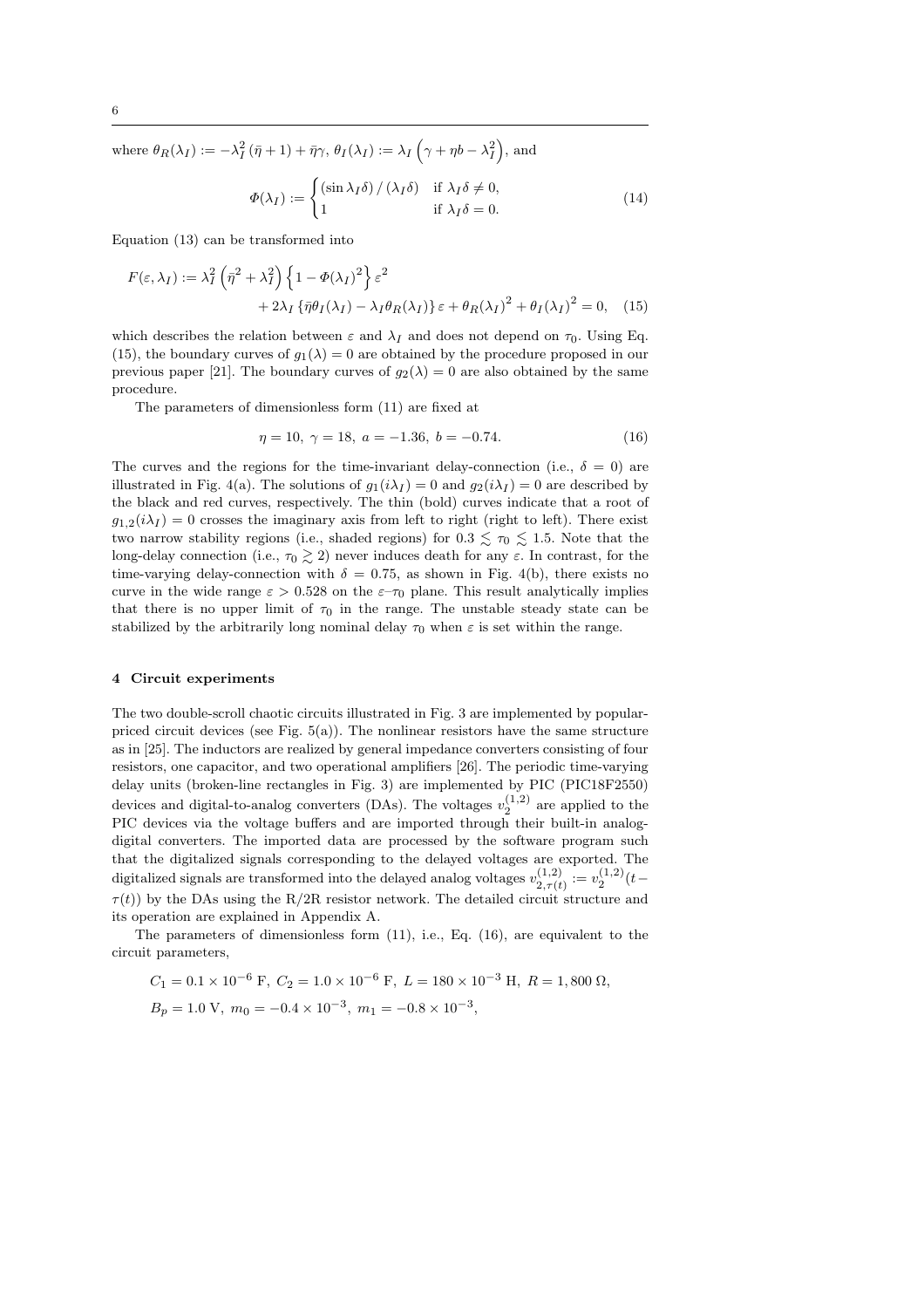

**Fig.** 4 Stability regions in the  $\varepsilon-\tau_0$  plane: (a) time-invariant delay-connection ( $\delta = 0$ ), (b) time-varying delay-connection ( $\delta = 0.75, \Omega = 19$ ). The curves and shaded areas are the stability boundaries and the stability regions, which are analytically estimated by Eq. (15). The black and red curves are the solutions of  $g_1(i\lambda_I) = 0$  and  $g_2(i\lambda_I) = 0$ , respectively. The symbols  $\bigcirc$ (*×*) denote the occurrence (non-occurrence) of stabilization experimentally.



**Fig. 5** Photograph of the actual circuits and double-scroll chaotic attractor: (a) photograph of the actual circuits illustrated in Fig. 3, (b) double-scroll chaotic attractor in each circuit (Horizontal axis:  $v_1$  (2 V/div); vertical axis:  $v_2$  (500 mV/div)).

where a double-scroll chaotic attractor exists in each isolated oscillator, as shown in Fig. 5(b). Three unstable fixed points,  $\bar{x}_{\pm}$  and  $\bar{x}_0$ , coexist with the attractor. We have experimentally checked whether amplitude death occurs for various connection parameters. The frequency of periodic time delay  $\tau(t)$  denoted by Eq. (3) is fixed at a large value  $\Omega = 19$ . The symbols  $\bigcirc$  ( $\times$ ) in Fig. 4 denote the parameter set  $(\varepsilon, \tau_0)$ where the stabilization (non-stabilization) is experimentally observed. The stability region on the analytical estimation (i.e., shaded regions) roughly agrees with the circuit experiments (i.e., set of  $\bigcirc$ ). Let us, as an example, focus on the parameter set  $(\varepsilon = 6, \tau_0 = 7)$  illustrated by points A and B in Fig. 4. The time series data of the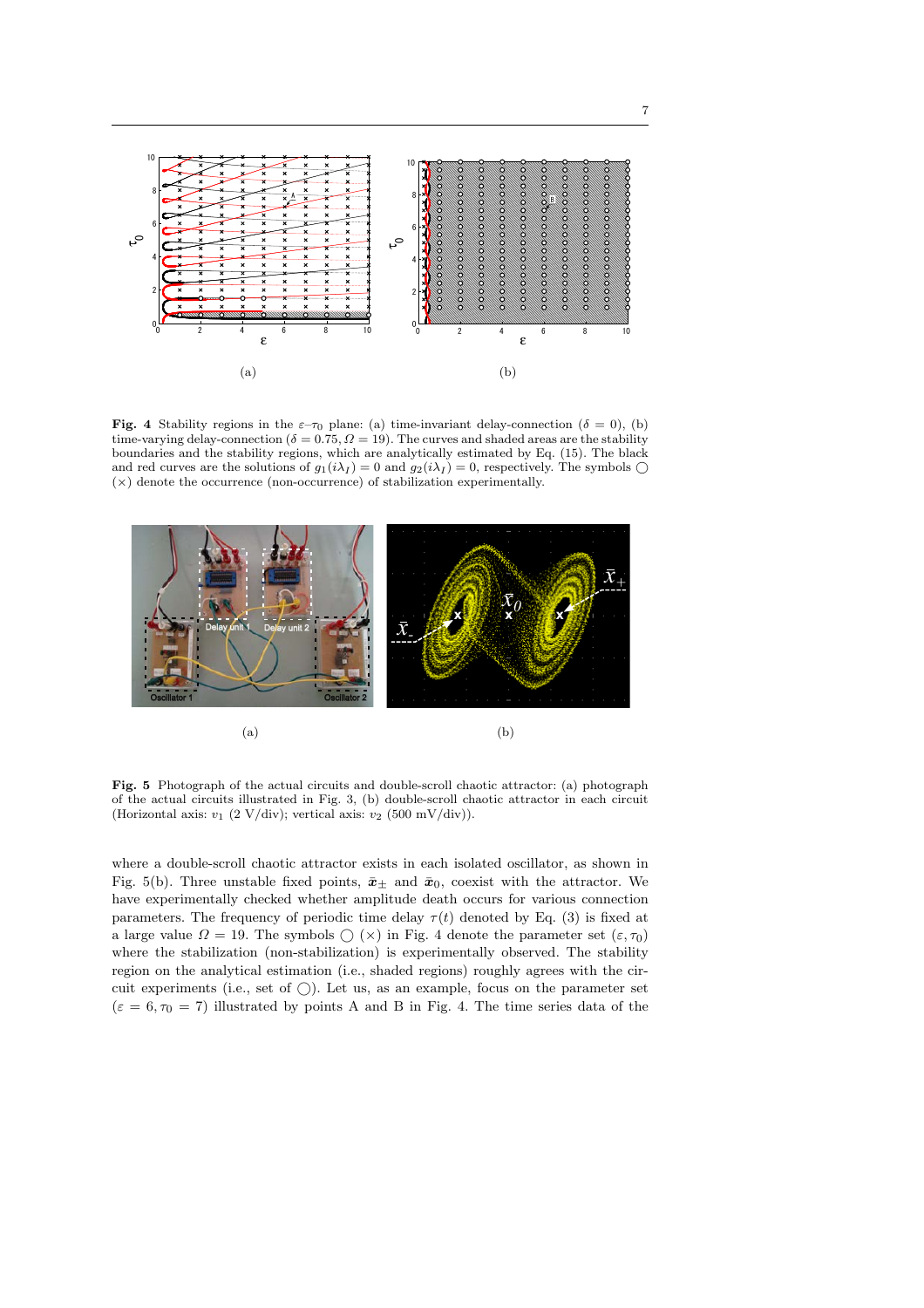

**Fig.** 6 Time series data of  $v_1^{(1)}$  and  $v_{2,\tau(t)}^{(2)} - v_2^{(1)}$  for parameter set ( $\varepsilon = 6, \tau_0 = 7$ ): (a) point  $A(\delta = 0)$  and (b) point  $B(\delta = 0.75 \text{ and } \Omega = 19)$  in Fig. 4. Horizontal axis: 50 ms/div; vertical axis: 2 V/div.

voltage  $v_1^{(1)}$  and the potential difference  $v_{2,\tau}^{(2)}$  $\frac{(2)}{2,\tau(t)} - v_2^{(1)}$ , which is proportional to the connection current (10), with the time-invariant connection ( $\delta = 0$ ) and the time-varying connection ( $\delta = 0.75$ ) are illustrated in Figs. 6(a) and 6(b), respectively. The two circuits are connected at time  $t = 125$  ms. For the time-invariant connection,  $v_1^{(1)}$  and 1  $v_2^{(2)}$  $v_{2,\tau(t)}^{(2)} - v_2^{(1)}$  do not converge on the steady state and the zero, respectively, due to long-delay connections. For the time-varying connection, they converge on the steady state and the zero, respectively, even with long-delay connections. Our experimental results suggest that the analytical results reported in our previous study [21] are valid for real systems. Therefore, we conclude that the time-varying delay-connection is a useful and practical scheme for death induction.

# **5 Discussion**

The preceding section demonstrated that the analytical results agree with the experimental results under which the frequency of variations,  $\Omega$ , is sufficiently large. However, it is obvious that the sufficiently large  $\Omega$  is not easy to implement in real systems. From a practical point of view, it is desirable to know its lower limit frequency  $\Omega$ , with which the analytical results agree with the experimental results. Since it is difficult to derive such *Ω* analytically, this section experimentally examines the dependence on *Ω*.

Figures 7(a) and 7(b) show the stability regions in the  $\varepsilon-\tau_0$  plane for  $\Omega = 0.21$  and  $Q = 0.52$ , respectively. The other parameters are the same as in Fig. 4(b). Figures 4(b) and 7 show that the experimental results do not agree with the analytical results for small  $\Omega$ . It can be seen that the stability region for small  $\Omega$  has a similar shape to that for the time-invariant delay-connection. In order to examine the dependence on  $\Omega$ , we define a matching ratio,  $\beta := N_e/N_a$ , where  $N_a$  is the number of stable points within the analytical stability region on  $\varepsilon \in [0, 10]$  and  $\tau_0 \in [\delta, 10]$ . The number of points at which the stabilization occurs in the circuit experiments is denoted by  $N_e$ . Here,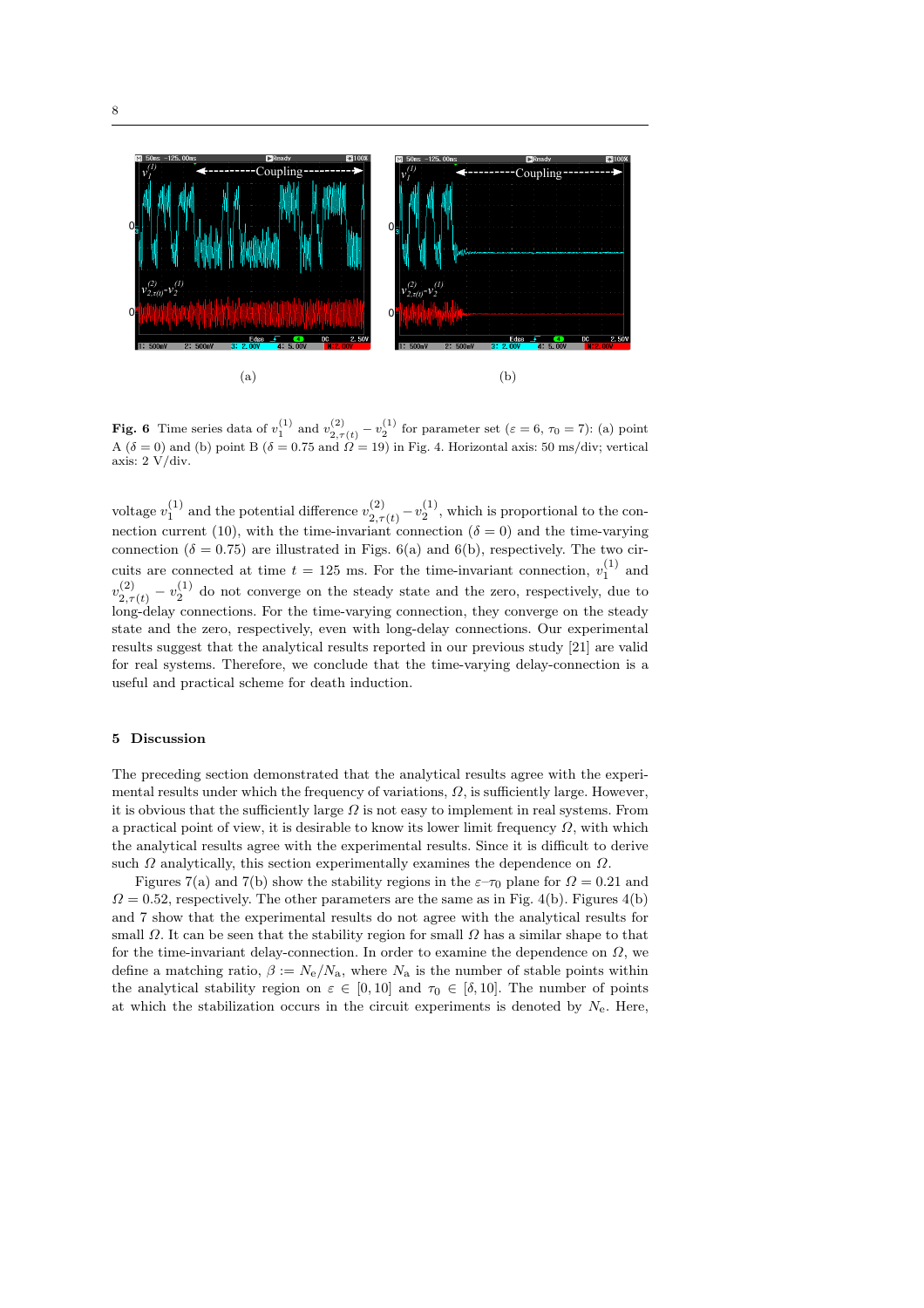

**Fig. 7** Stability regions in the  $\varepsilon$ – $\tau_0$  plane for  $\delta = 0.75$ : curves, shaded area, and symbols  $\bigcirc$ (*×*) are the same as in Fig. 4; (a)  $Ω = 0.21$  ( $β = 0.08947$ ) and (b)  $Ω = 0.52$  ( $β = 0.7$ ).



**Fig. 8** Matching ratio *β* versus frequency *Ω* for  $\delta = 0.75$ , 0*.*60, and 0*.*55. The parameters are the same as in Figs. 4(b) and 7.

 $\beta \simeq 1$  indicates that the experimental region approximately agrees with the analytical region, as shown in Fig. 4(b). In contrast,  $\beta \simeq 0$  implies that the experimental region does not agree with the analytical region at all, as shown in Fig. 7(a). The relations between  $\beta$  and  $\Omega$  for  $\delta = 0.75$ , 0.60, and 0.55 are illustrated in Fig. 8. It can be seen that *β* increases with *Ω*, and then reaches  $\beta \simeq 1$  at  $\Omega \simeq 1$ . This fact does not depend greatly on *δ*. Figure 8 suggests that the experimental region approximately agrees with the analytical region for  $\Omega \gtrsim 1$ .

From another practical point of view, we have to consider the existence of mismatch in frequencies  $\Omega$  between the two delay units, since it is difficult to realize the identical units in real systems. Our numerical simulations suggested that a slight mismatch does not shrink the stability regions; however, the behavior with a significant mismatch has not been investigated. This would be an important future work.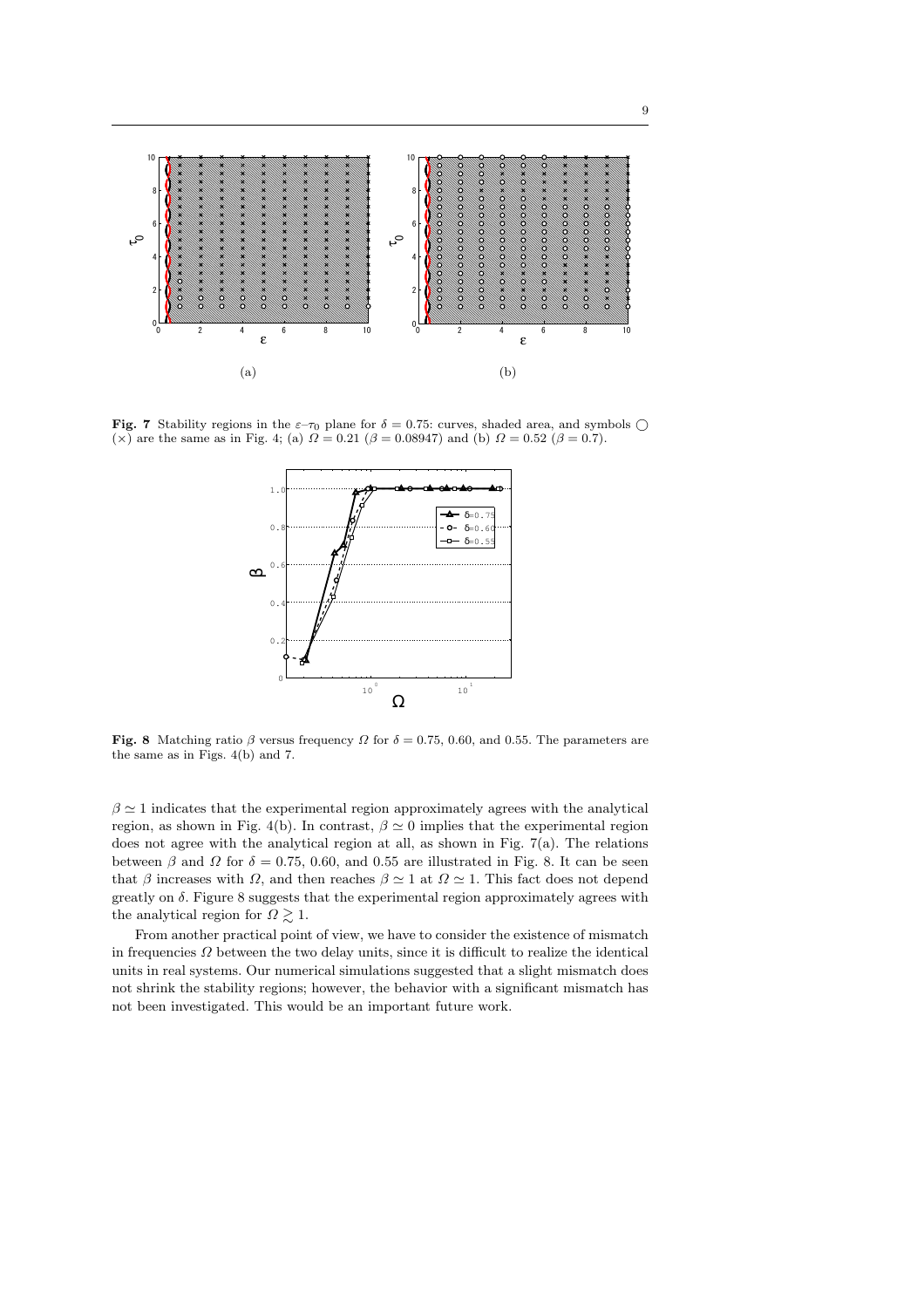

**Fig.** 9 Sketch of the circuit diagram of the periodic time-varying delay unit  $(R = 1,000 \Omega)$ .

#### **6 Conclusion**

Amplitude death induced by a periodic time-varying delay-connection is experimentally observed in a pair of the double-scroll chaotic circuits. It is experimentally confirmed that the connection enlarges the death region in the connection-parameter space, as compared with the time-invariant delay-connection. The region observed in our circuit experiments agrees well with the analytical results.

#### **Acknowledgments**

The present research was partially supported by JSPS KAKENHI (23560538).

## **A Implementation of the time-varying delay unit**

A circuit diagram of the periodic time-varying delay unit represented by the dotted-line rectangle in Fig. 3 is presented in Fig. 9. Since PIC (PIC18F2550) can deal with the input voltages only within a voltage range (0 *−* 5 V), *v*<sup>2</sup> is shifted to the range at a stage prior to PIC. The shifted  $v_2$  is applied to an input terminal RA0 and is fed into PIC through its built-in analogdigital converter. PIC processes the sampled  $v_2$  into periodic time-varying delayed  $v_{2,\tau(t)}$ . This process is explained below. The eight bits  $v_{2,\tau(t)}$  are exported from output terminals RB0 to RB7 to the digital-analog (DA) converter using the R/2R resistor network. The output of the DA converter is shifted back to the original voltage range.

In order to check the input-output relation of this unit, as shown in Fig.  $10(a)$ , the sinusoidal wave voltage represented by the solid yellow curve is applied to the unit. The output voltage with  $\delta = 0$  (solid red curve) which corresponds to the time-invariant delay-connection and that with  $\delta = 0.25$  and  $\Omega = 13$  (solid blue curve) are observed. It can be seen that the voltage with  $\delta = 0.25$  consists of the time-invariant delayed voltage and the high-frequency oscillation. These results indicate that the periodic time-varying delay unit works properly. Next, we explain the algorithm that processes the sampled  $v_2$  into  $v_{2,\tau(t)}$ . This algorithm is realized by the first-in, first-out (FIFO) queue (see Fig.  $10(b)$ ). The sampled  $v_2$  is periodically stored from the left into the buffers on the FIFO queue. The stored data is sequentially shifted to the right-hand neighbor buffer in the manner of a bucket brigade. The algorithm selects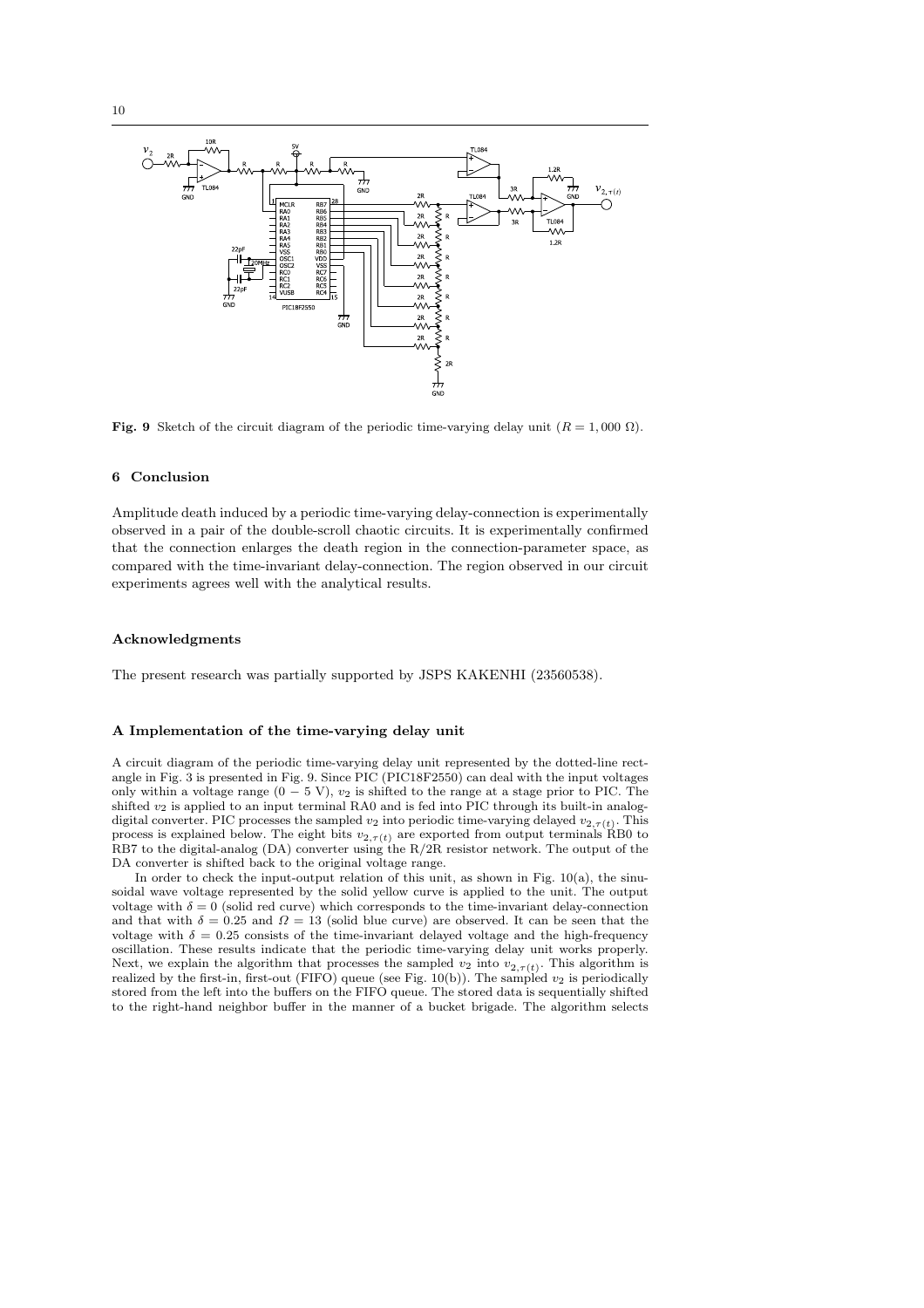

**Fig. 10** Input and output voltages of the periodic time-varying connection unit and sketch of the FIFO queue in PIC: (a) input and output voltages (Horizontal axis: 2 ms/div; vertical axis: 500 mV/div) and (b) shifted data on the FIFO queue with 218 buffers.

data from the buffer represented by the bold-line rectangle, and then outputs the data. The delay time is estimated by the product of the number of buffers between the extreme left buffer and the output buffer and the shifting period  $(25 \mu s)$ . The output buffer is periodically moved on the FIFO queue, and the delay time of the output data is then periodically varied.

#### **References**

- 1. Pikovsky, A., Rosenblum, M., and Kurths, J.: *Synchronization*. Cambridge University Press (2001).
- 2. Yamaguchi, Y. and Shimizu, H.: Theory of self-synchronization in the presence of native frequency distribution and external noises. *Physica D* **11**, 212–226 (1984).
- 3. Aronson D.G., Ermentrout, G.B., and Kopell, N.: Amplitude response of coupled oscillators. *Physica D* **41**, 403–449 (1990).
- 4. Konishi, K.: Limitation of time-delay induced amplitude death. *Phys. Lett. A* **341**, 401– 409 (2005).
- 5. Michiels, W. and Nijmeijer, H.: Synchronization of delay-coupled nonlinear oscillators: An approach based on the stability analysis of synchronized equilibria. *Chaos* **19**, 033110 (2009).
- 6. Konishi, K. and Hara, N.: Topology-free stability of a steady state in network systems with dynamic connections. *Phys. Rev. E* **83**, 036204 (2011).
- 7. Reddy, D.V.R., Sen, A., and Johnston, G.L.: Time delay induced death in coupled limit cycle oscillators. *Phys. Rev. Lett.* **80**, 5109–5112 (1998).
- 8. Strogatz, S.H.: Death by delay. *Nature* **394**, 316–317 (1998).
- 9. Reddy, D.V.R., Sen, A., and Johnston, G.L.: Experimental evidence of time-delay-induced death in coupled limit-cycle oscillators. *Phys. Rev. Lett.* **85**, 3381–3384 (2000).
- 10. Herrero, R., Figueras, M., Rius, J., Pi, F., and Orriols, G.: Experimental observation of the amplitude death effect in two coupled nonlinear oscillators. *Phys. Rev. Lett.* **84**, 5312–5315 (2000).
- 11. Konishi, K.: Time-delay-induced stabilization of coupled discrete-time systems. *Phys. Rev. E* **67**, 017201 (2003).
- 12. Mehta, M.P. and Sen, A.: Death island boundaries for delay-coupled oscillator chains. *Phys. Lett. A* **355**, 202–206 (2006).
- 13. Atay, F.M.: Oscillator death in coupled functional differential equations near Hopf bifurcation. *J. Diff. Eqns.* **221**, 190–209 (2006).